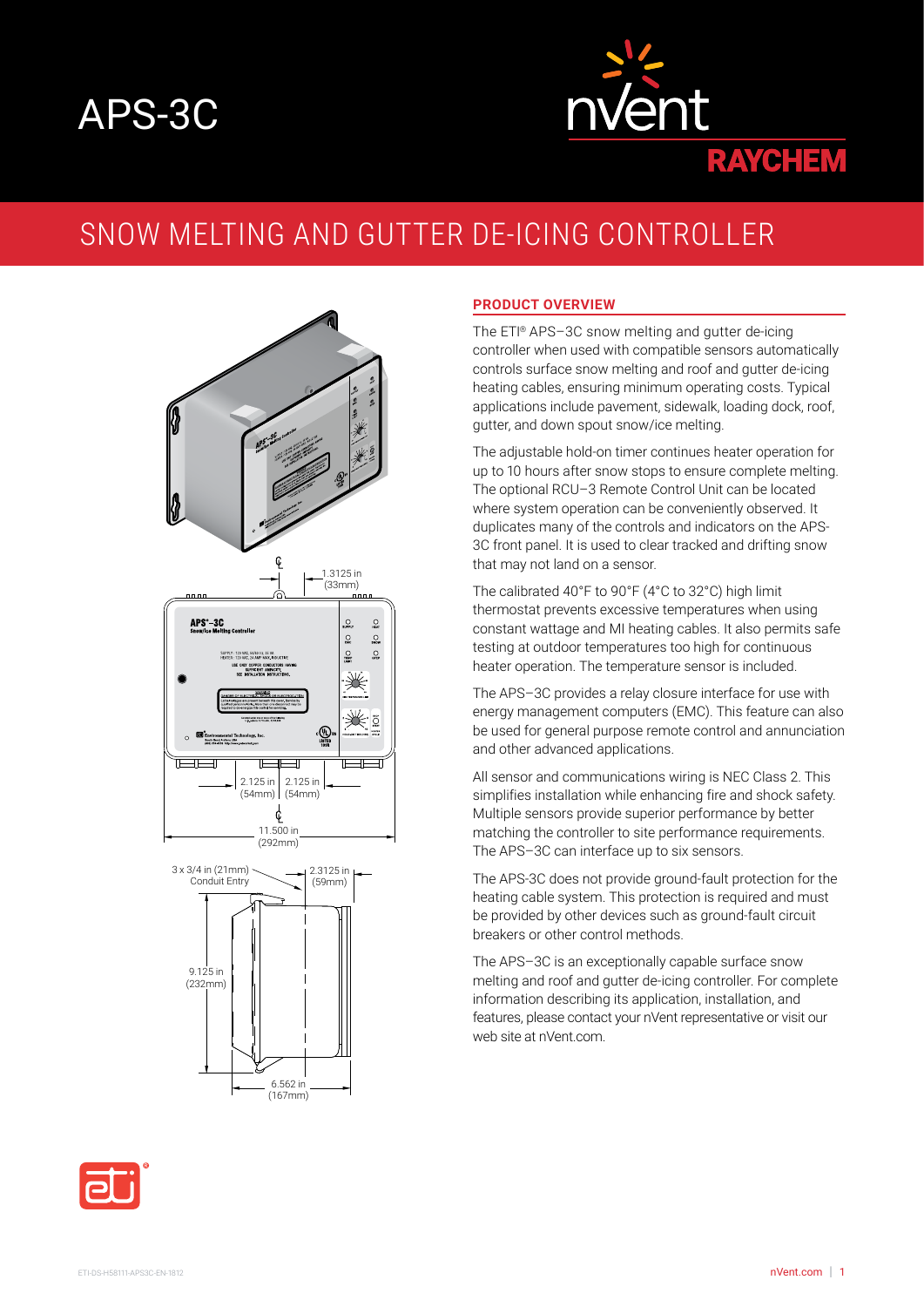### **GENERAL**

Approvals

Area of use Nonhazardous locations



Type 873 Temperature Regulating Equipment

| <b>ENCLOSURE</b> |  |  |
|------------------|--|--|
|                  |  |  |

| Protection                                        | NEMA 3R                                                                                                              |                                                                                                                                                    |  |  |  |  |
|---------------------------------------------------|----------------------------------------------------------------------------------------------------------------------|----------------------------------------------------------------------------------------------------------------------------------------------------|--|--|--|--|
| Cover attachment                                  | Hinged polycarbonate cover, lockable                                                                                 |                                                                                                                                                    |  |  |  |  |
| Entries                                           | Three 1-1/16" entries                                                                                                |                                                                                                                                                    |  |  |  |  |
| Material                                          | Polycarbonate                                                                                                        |                                                                                                                                                    |  |  |  |  |
| Mounting                                          | Wall mounted                                                                                                         |                                                                                                                                                    |  |  |  |  |
| <b>CONTROL</b>                                    |                                                                                                                      |                                                                                                                                                    |  |  |  |  |
| Supply voltage                                    | APS-3C-120 V:<br>120 V 50/60 Hz<br>APS-3C-208/240 V: 208/240 V 50/60 Hz                                              |                                                                                                                                                    |  |  |  |  |
| Contact type                                      | Form C                                                                                                               |                                                                                                                                                    |  |  |  |  |
| Maximum ratings                                   | Voltage: 240 V<br>Current: 24 A                                                                                      |                                                                                                                                                    |  |  |  |  |
| Heater hold-on timer                              | 0 to 10 hours; actuated by snow stopping or toggle switch                                                            |                                                                                                                                                    |  |  |  |  |
| System test                                       | Switch toggles the heater contact on and off. If temperature exceeds high limit,<br>heater cycles to prevent damage. |                                                                                                                                                    |  |  |  |  |
| <b>SNOW/ICE SENSORS</b>                           |                                                                                                                      |                                                                                                                                                    |  |  |  |  |
| Sensor input                                      | Up to 6 sensors; CIT-1, GIT-1, SIT-6E                                                                                |                                                                                                                                                    |  |  |  |  |
| Circuit type                                      | NEC Class 2                                                                                                          |                                                                                                                                                    |  |  |  |  |
| Lead length                                       | Up to 500 ft (152 m) using 18 AWG 3-wire jacketed cable<br>Up to 2,000 ft (609 m) using 12 AWG 3-wire jacketed cable |                                                                                                                                                    |  |  |  |  |
| <b>HIGH LIMIT THERMOSTAT</b>                      |                                                                                                                      |                                                                                                                                                    |  |  |  |  |
| Adjustment range                                  | 40°F to 90°F (4°C to 32°C)                                                                                           |                                                                                                                                                    |  |  |  |  |
| Dead band                                         | $1^{\circ}F(0.6^{\circ}C)$                                                                                           |                                                                                                                                                    |  |  |  |  |
| Sensor type                                       | Thermistor                                                                                                           |                                                                                                                                                    |  |  |  |  |
| Circuit type                                      | NEC Class 2                                                                                                          |                                                                                                                                                    |  |  |  |  |
| Lead length                                       | Up to 500 ft (152 m) using 18 AWG 2-wire jacketed cable<br>Up to 1,000 ft (504 m) using 12 AWG 2-wire jacketed cable |                                                                                                                                                    |  |  |  |  |
| <b>ENERGY MANAGEMENT COMPUTER (EMC) INTERFACE</b> |                                                                                                                      |                                                                                                                                                    |  |  |  |  |
| Inputs                                            | OVERRIDE OFF                                                                                                         | OVERRIDE ON (10 mA dry switch contact)<br>(10 mA dry switch contact)                                                                               |  |  |  |  |
| Outputs                                           | <b>SUPPLY</b><br>SNOW<br><b>HEAT</b><br><b>HIGH TEMP</b><br><b>REMOTE</b>                                            | (10 mA dry switch contact)<br>(10 mA dry switch contact)<br>(10 mA dry switch contact)<br>(10 mA dry switch contact)<br>(10 mA dry switch contact) |  |  |  |  |
| <b>ENVIRONMENTAL</b>                              |                                                                                                                      |                                                                                                                                                    |  |  |  |  |
| Operating temperature                             | $-40^{\circ}$ F to 160 $^{\circ}$ F ( $-40^{\circ}$ C to 71 $^{\circ}$ C)                                            |                                                                                                                                                    |  |  |  |  |
| Storage temperature                               | $-50^{\circ}$ F to 180 $^{\circ}$ F ( $-45^{\circ}$ C to 82 $^{\circ}$ C)                                            |                                                                                                                                                    |  |  |  |  |